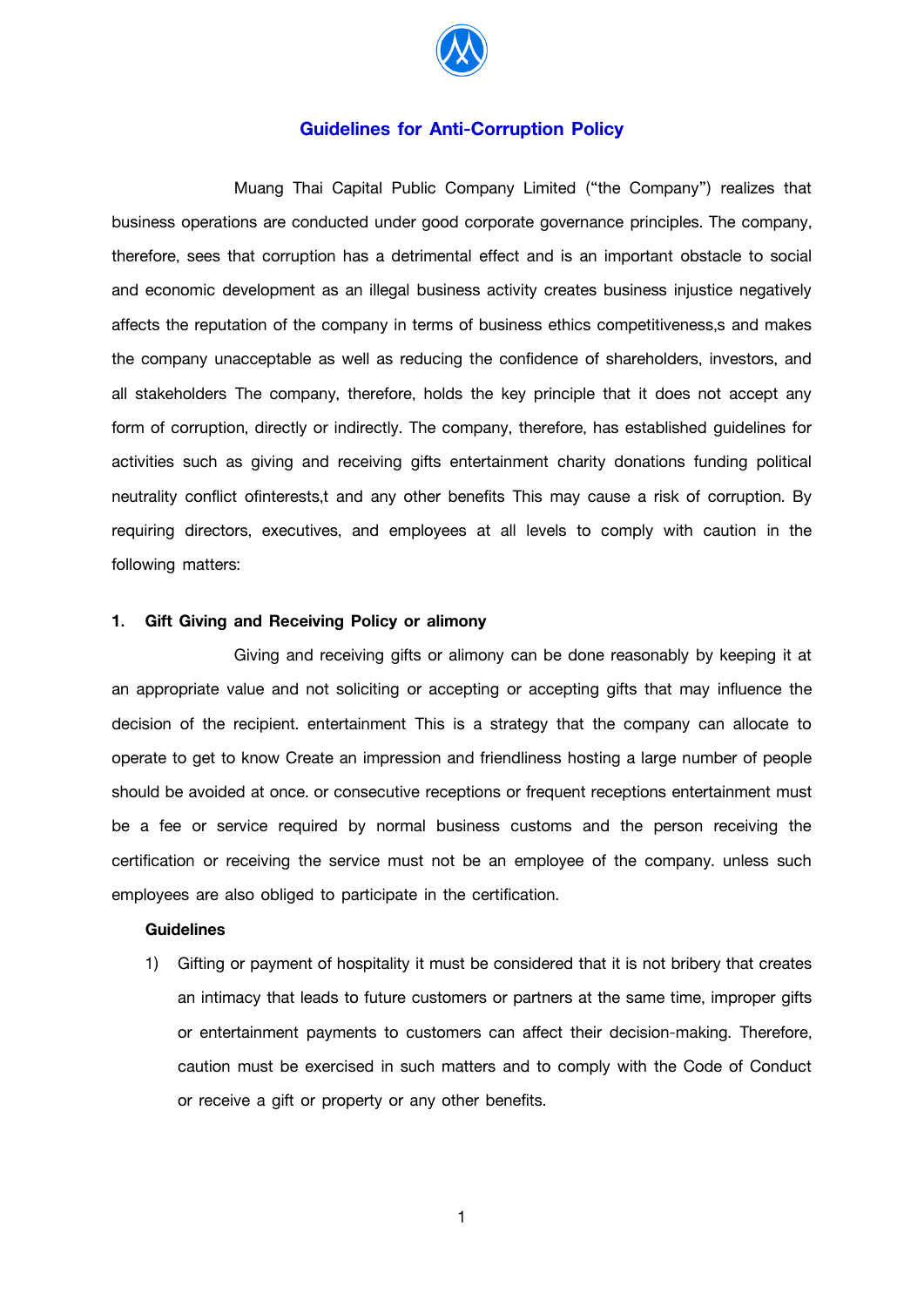

- 2) Directors, executives, and employees of the company and affiliated companies gifts or assets or any other benefits should not be requested or demanded from partners or any person involved in the Company's business, regardless of the claim or receive for oneself or others which implied in a way that incentivizes to act/refrain from performing duties in a wrong way or committing an illegal act unless it is something that is owned by a business partner or person involved in the business of the company, according to tradition or trade customs, the gifts or the remains of such things must not be more than 3,000 baht per time per unit and not cash in the case of cash equivalents, payable must be made by specifying the name of the company as the recipient only by letting the agency notify the business partner or related person to bring it directly to the supervisor and have the supervisor deliver that item to the administrative department with a report on the receipt of gifts to take appropriate action In the event that the items received are food, beverages, snacks, fruit that are ready-to-eat fresh food, the agency must deliver the items to the administrative department for further allocation.
- 3) The directors, executives, and employees of the company and affiliates must not give bribes or any benefits that are similar to the Company's personnel or third parties especially government officials property gift giving, or any other benefits to government officials both in the country and abroad must ensure that the giving is not contrary to local law and customs.
- 4) If souvenirs are given to the company during important events, the company can assign or allow employees at all levels to accept them on behalf of the company.
- 5) All employees. company-level gifts should not be given to supervisors even with the consent of the supervisor except in the usual case of customs where gifts are given to each other and the value of items does not exceed 3,000 baht per time.
- 6) Employees at all levels of the company never give or receive or promise to give or receive any benefit or anything of value to motivate them to act or neglect to practice including any activities that fall under the aforementioned unless it is given according to local customs and traditions or trade customs which is worth not more than 3,000 baht per time or per unit.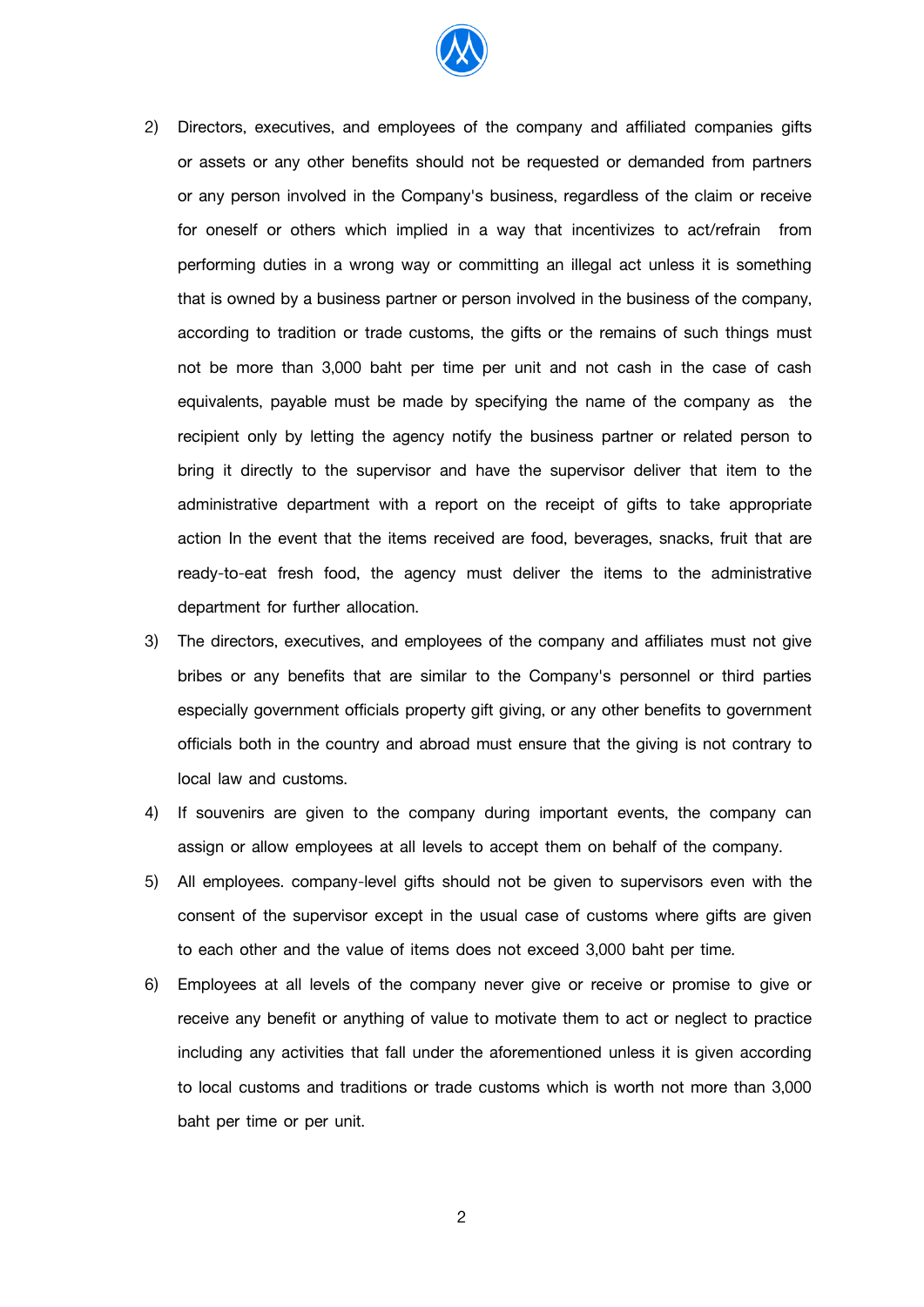

- 7) Entertainment is intended to maintain good relations between companies. with those involved in doing business in the reimbursement of allowances, documents specifying the name of the payee, amount, business objectives, and attaching important documents used in decision-making must be presented to the authorized person for approval, and the applicant for reimbursement must submit evidence of business operations paid to the Accounting and Finance Department to examine in accordance with the disbursement and disbursement procedures.
- 8) Directors, executives, and employees of the company willfully or neglect or fail to comply with this guideline it shall be deemed that such a person who behaves inconsistently with the regulations set by the company may be maybe investigated or punished according to the policy set and the Company's human resource procedures directors, executives, and employees can give or receive gifts.

Business partners are as follows:

- In the event that the supervisor deems it unsuitable to accept the gift or any other property or benefit shall be returned to the giver immediately if it cannot be returned, it must be delivered to the supervisor to be forwarded to the administrative department as storage and the head of the administrative department shall report to the Executive Committee for consideration and allocation for the benefit of the company as a whole.
- Gifts are given by others to the company and are valuable in remembrance of important company events such as souvenirs from participating in social contribution activities company personnel is allowed to receive on behalf of the company and deliver to the management and general services. It is the person who collects and reports to the Executive Committee.
- Company personnel and affiliated companies gifts should not be given to supervisors, even if the supervisor does not agree or sympathize with his relatives to accept gifts from subordinate personnel except in the usual case of the tradition of giving gifts to each other.
- In the case of receiving assets or any other benefits whether it is received from both domestic and foreign, whether specified as personal or not but must be accepted in order to maintain a friendship or a good relationship between people.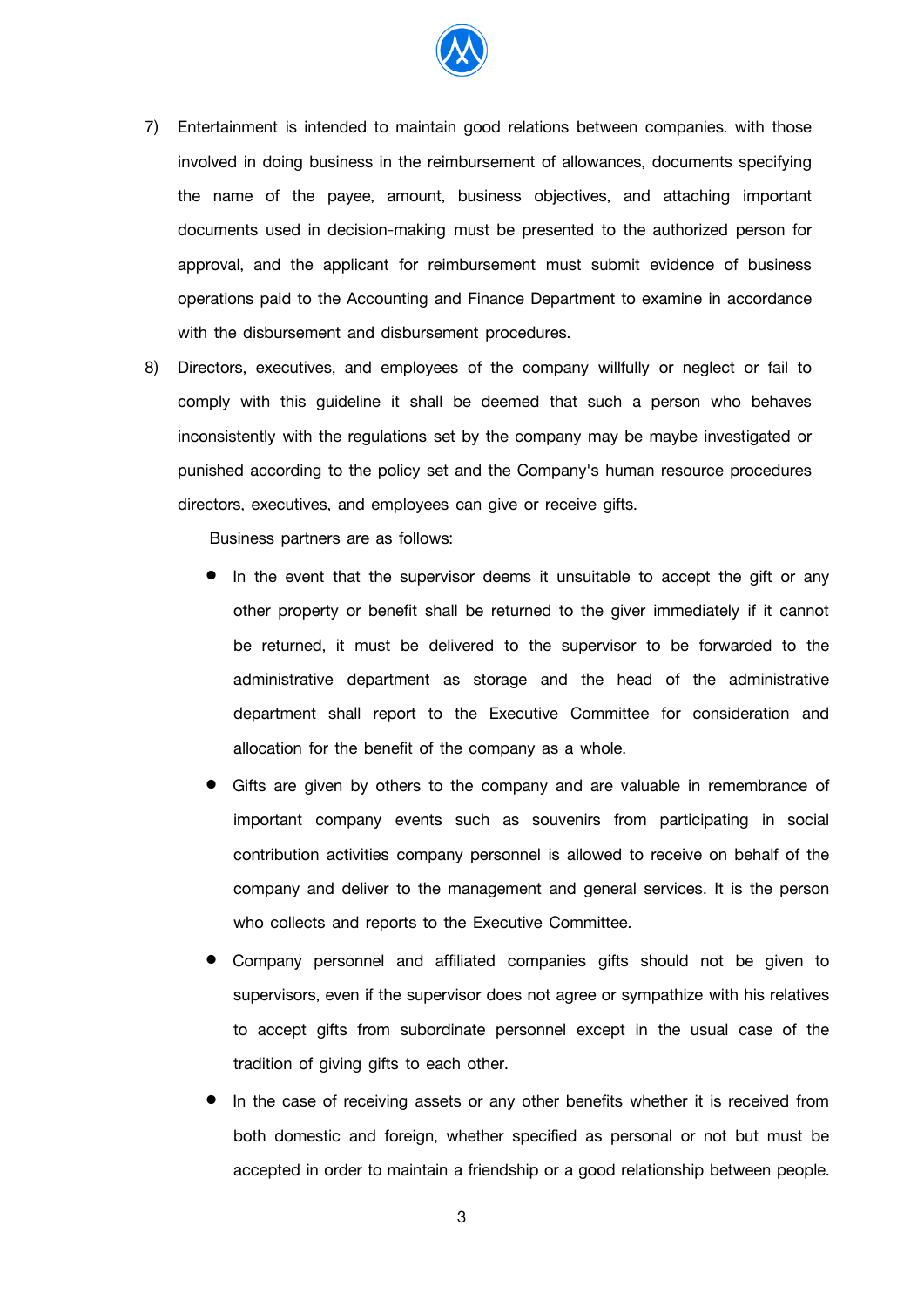

The recipient must promptly report to the supervisor and hand it over to the administrative department to collect and report to the Executive Director.

## **2. Political neutrality policy**

 The company has a policy of being politically neutral will not support not participating or an act that is in favor of a political party both directly and indirectly this includes bringing capital or using company resources for activities that will cause the company to lose its political neutrality and/or be damaged by its involvement in such activities. However, the company respects the freedom to exercise the political rights of all employees as good citizens by law and under democracy.

#### **Guidelines**

- 1) Prohibit campaigning or advertising for any political party or politician in the company area including not using the company's resources and assets in that regard.
- 2) The company adheres to democracy and encourages the Company's personnel to exercise their right to vote in accordance with the constitution.
- 3) The Company's employees can exercise their political rights by acting on behalf of each individual which must be done outside of work hours and does not use the position in the company or the name of the company to influence others to pay subsidies orgiveg support to any politician or political party.
- 4) Prohibit superiors at all levels to order or influence by any means that allows employees or subordinates to participate in all types of political activities and avoid commenting on politics at work or during work hours. which may cause conflicts of opinion.

#### **3. Charitable donation policy and financial support**

 Charity donation and financial support must act on behalf of the company with transparency according to company regulations and legal to ensure that donations or the subsidy will be used for the public benefit or for the purpose of the donation it has not been used for any dishonest use.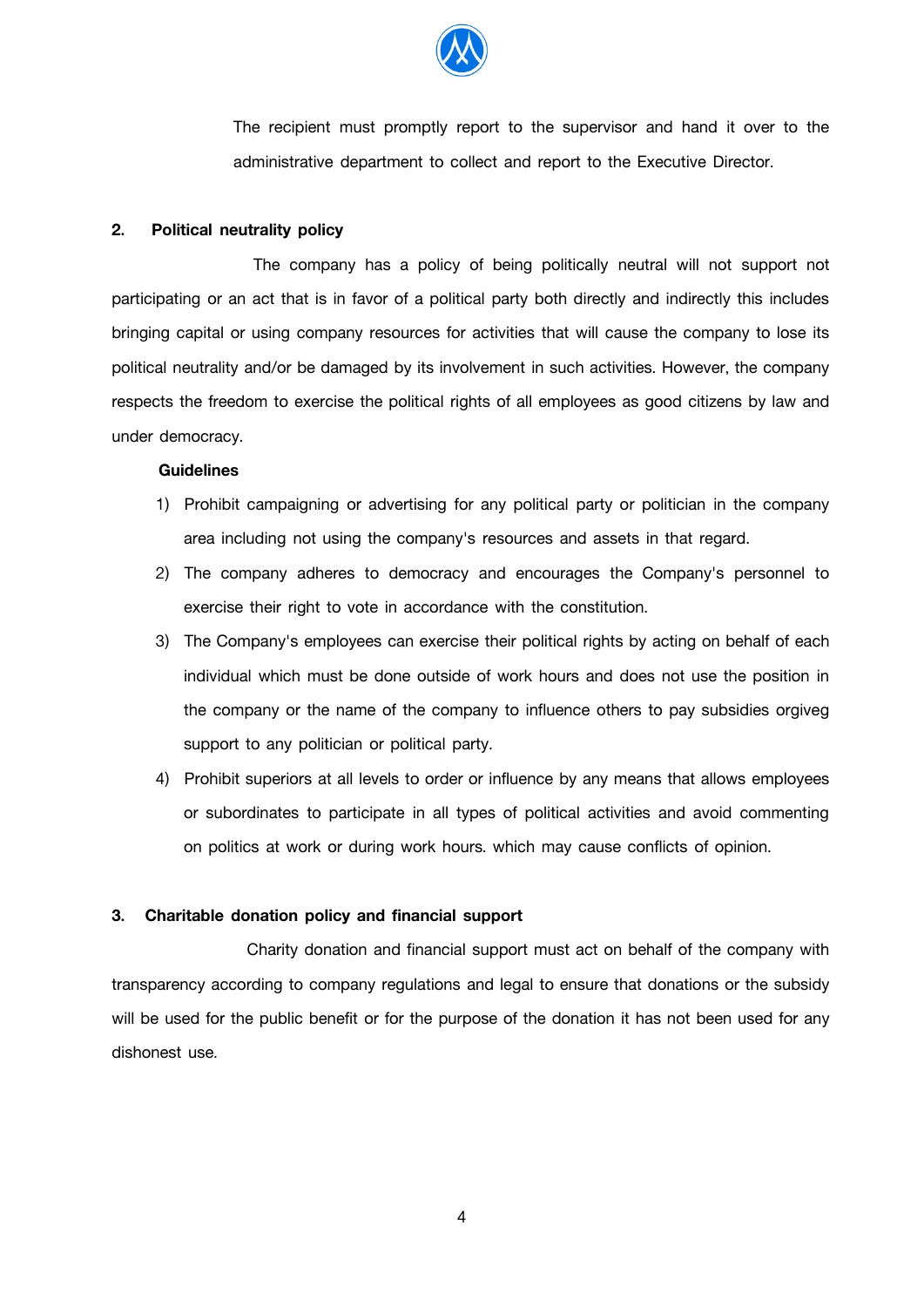

## **Guidelines**

- 1) Care should be taken when making donations of money, things, and sponsorships, as they are activities with no tangible rewards that could be considered indirect corruption or with a covert purpose to gain an improper business advantage.
- 2) Charitable donation and financial support must act on behalf of the company with transparency in accordance with company regulations and legal to ensure that the donation or the subsidy will be used for public benefit or for the purpose of the donation are not used for corruption.
- 3) Disbursement of money donated items to prepare a letter requesting approval for purchase, order, repair, specifying the purpose Item details, amount and attach important documents for decision making presented to the authorized person under the authority to operate.
- 4) The requester must follow up with evidence of receipt of payment or donated items this ensures that it has been delivered to the recipient in their entirety and that evidence such as receipts, thank you letters, photos of activities, etc. are received when proof of payment is received or donated items must be sent to the Accounting Department for r complete examination.

## **4. Anti-Bribery and Facilitation Fees Policy**

 The company has no policy to pay any form of facilitation fee both directly and indirectly in exchange for facilitating business operations or for urging faster action whether it is facilitating between companies and private entities or between the company and the government The Company's operations include companies operated through third parties, subsidiaries, affiliates, other companies with control business partner and persons who may be regarded as intermediaries or representatives of the company moreover, dealings with the government sector must be transparent, honest and legal.

#### **Guidelines**

1) The company has no policy to pay facilitation payments to government officials under any circumstances allowing company personnel to pay facilitation payments to government officials carries a very high risk of becoming bribery and increasing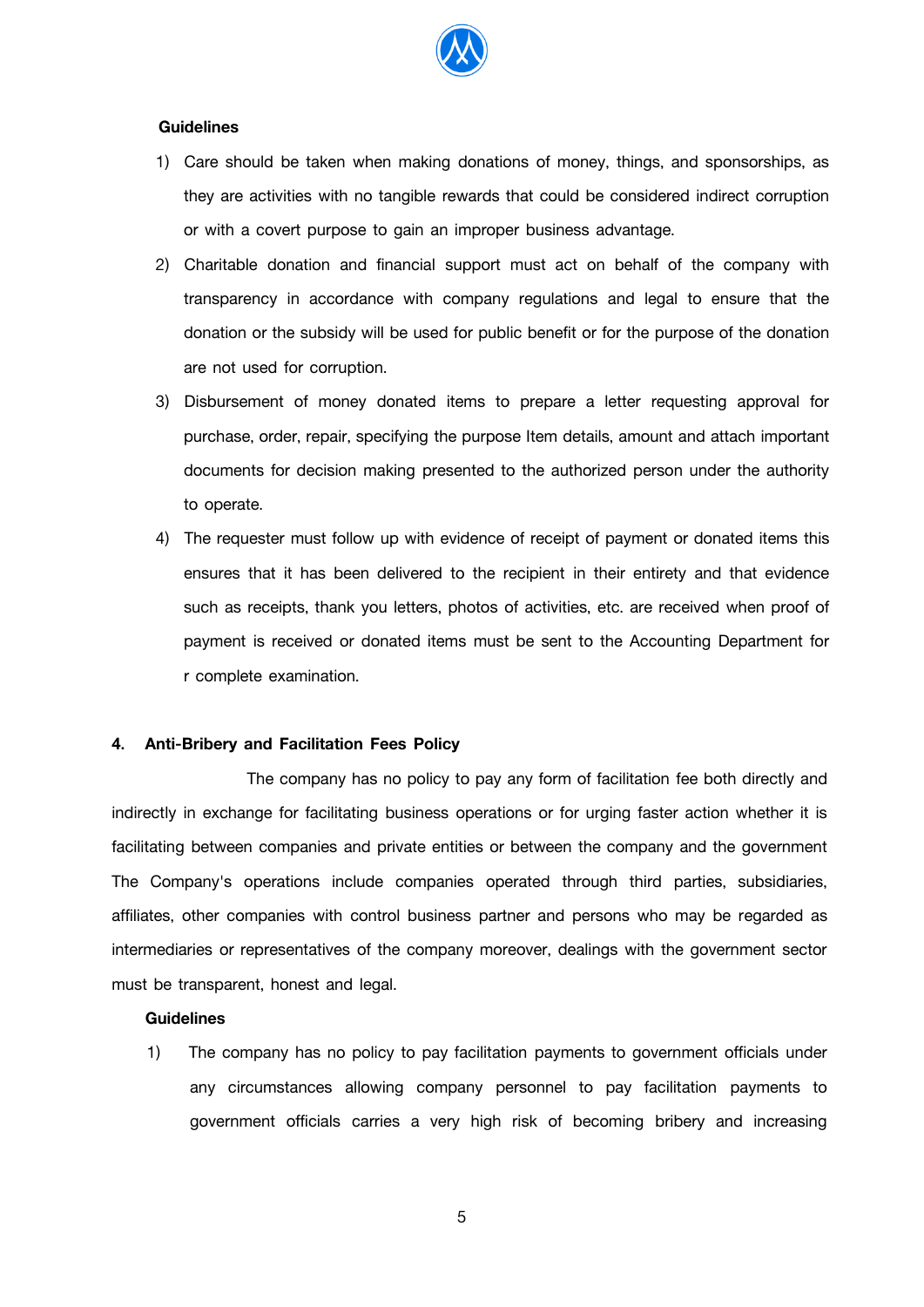

business costs increase the chances of defamation and violating the company's Anti-Corruption Policy.

2) Employees must not pay or receive facilitation fees from both the public and private sectors in exchange for facilitating work operations. including not accepting the convenience fee to expedite operations within the company that facilitate third parties or customers.

## **5. Remuneration policy due to promotional campaigns or trade discounts**

 Compensation due to sales promotions or trade discount means accepting or giving things or money for the benefit of sales support or arises from the cumulative value of the turnover that has reached a pre-defined sales target in accordance with general business practices without improper purpose and it must not be a bribe in order to obtain an agreement to do business with you not acceptable for the benefit of any person.

## **Guidelines**

- 1) It should follow normal business practices. without improper objectives and must not be bribery to obtain a business agreement including not accepting for the benefit of any person.
- 2) There must be rules or contracts or trade agreements in writing and approved by the authority in accordance with the regulations on the power of conduct.
- 3) Paying or receiving promotional money or trade discounts must provide information or Documents showing the origin of the money value, evidence of payment or receipt of money that has been reviewed and approved by the authorized person and specify the name of the payee to be able to check.

#### **6. Conflict of Interest Policy**

 The company operates its business with honesty, transparency, and accountability, and is designated to be the duty of the Board of Directors, executives, and all employees of the company to avoid getting into an interest or being involved in an action that conflicts with the interests of the company which will result in the company losing benefits or reducing the efficiency of the operation.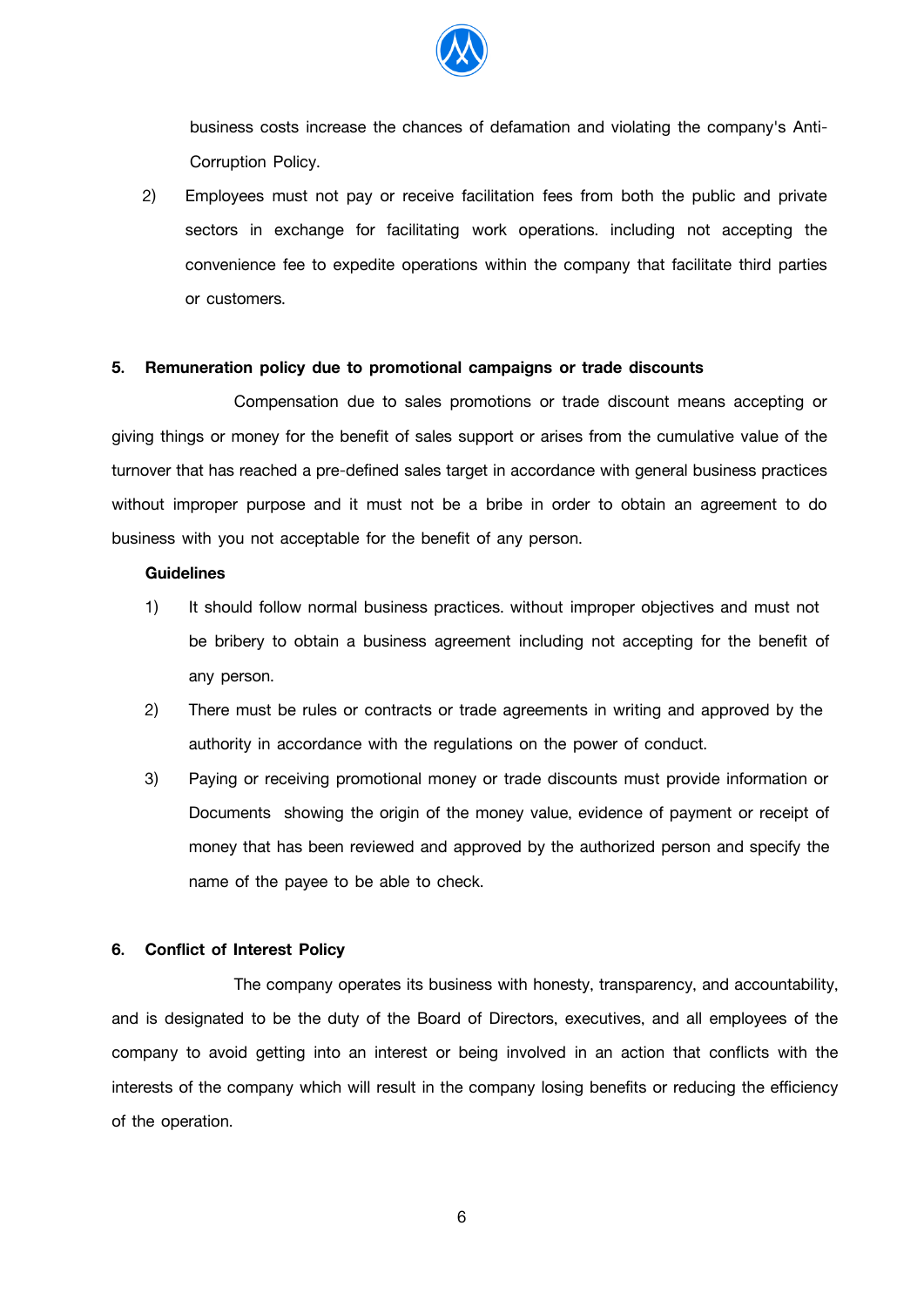

 However, the Company cannot predict what might happen during the tenure of directors, executives, and employees in the event that a transaction is necessary or cannot be avoided the company will take care of that transaction it is transparent and fair, just like making transactions with outsiders by taking into account the best interests of the company and being fair to those involved and uphold the interests of the company as a priority and will not involve activities that may cause conflicts of interest both in the form of entering into a partnership holding a position related to finance or having a relationship with outsiders, including directors, executives, and employees, must comply with the Company's regulations and prepared a conflict of interest report annually and every time when an event occurs during the year.

## **Guidelines**

- 1) Employees at all levels of the company to take action and make decisions on activities or transactions that have conflicts of interest it must be carried out without consideration of personal interests not in conflict with the Company's core interests fair and reasonable pricing is set up as a transparent transaction with a third party.
- 2) Employees at all levels of the company must comply with the Company's regulations including treating the company to the best of their ability do not take time at work to do other business that is not related to the interests of the company.
- 3) Employees at all levels of the company must avoid financial involvement or relationships with outsiders that will result in the company losing benefits or causing conflicts of interest.
- 4) Directors, executives, and employees must not disclose the Company's non-disclosure information to other persons which will lead to seeking benefits for oneself, family, or friends is considered an act that is contrary to the Code of Conduct for Conflicts of Interest, such as providing information on plans or company policies. Which is internal information for outsiders to know.
- 5) The performance of duties and positions of directors, executives, and employees must not conflict with the Company's core interests.
- 6) The directors, executives and employees must not accept external work that is in competition with the Company's business operations or causes conflicts of interest with subsidiaries.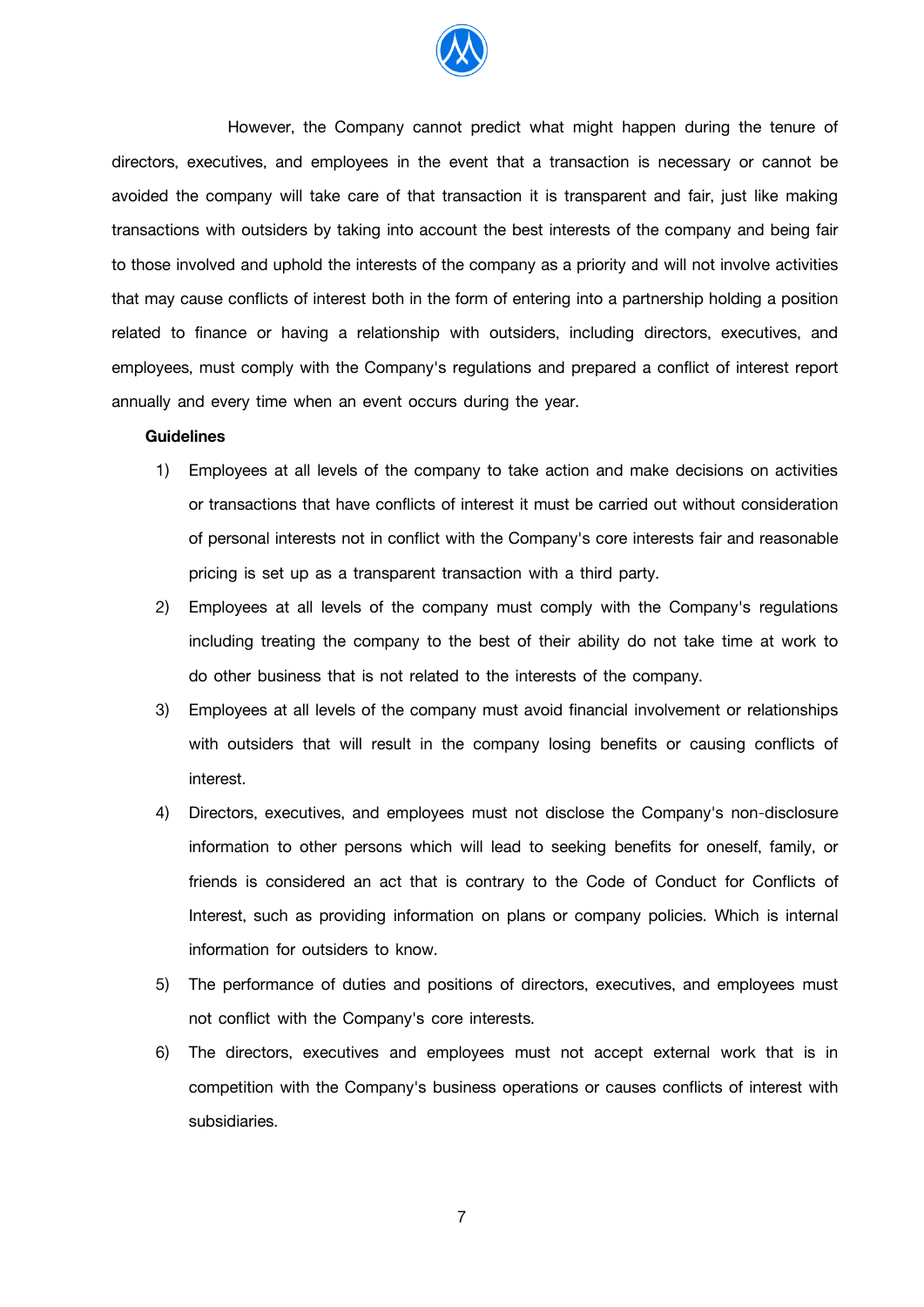

- 7) The directors and executives must report their interests to the Company Secretary annually or to report without delay when an interest arises to be used to verify transactions related to each other in accordance with the law.
- 8) The Board of Directors And the management must consider conflicts of interest in relation to connected transactions between companies or the company and the connected person carefully with honesty, reasonableness and independence under the framework of good ethics taking into account the best interests of the company.
- 9) The recruitment of new personnel who has a relationship with employees must be transparent and fair to those who have the same qualifications employees of the company shall not interfere or use their influence to assist in the determination of the recruitment of employees.

# **7. Trade and Investment**

 The company has a trade and investment policy that is based on its mission, vision, and values. including adhering to the framework of good competition rules and operating the business in accordance with the good corporate governance policy.

## **Guidelines**

- 1) Investments to increase or decrease investments must be approved by the authorized person according to the Company's procedures.
- 2) Do not call or receive an offer or give a financial or another form of interest to any person or entity to obtain business contracts, benefits Practice, or refrain from any practice inappropriate or unlawful, or unethical.

#### **8. Borrowing, lending and contingencies**

- 1) The borrowing, lending, and contingencies must be approved by the authorized person in accordance with the Company's procedures.
- 2) Appropriately and in accordance with the connected transaction policy.
- 3) Do not call or accept the offer or give a financial or another form of interest to any person or entity in order to obtain a loan or loan agreement or result in the acquisition or expiration of any improper or unlawful or unethical obligation.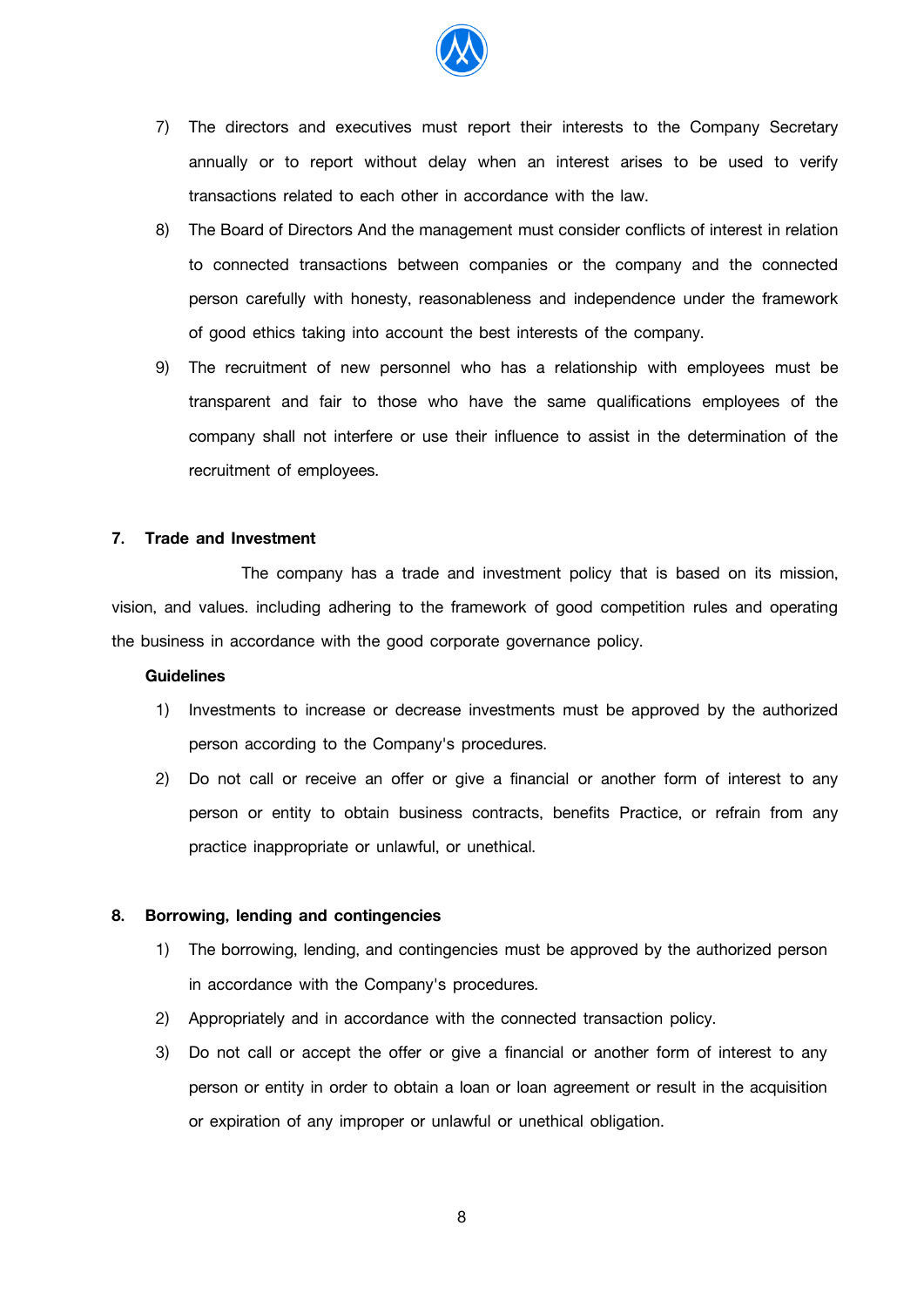

#### **9. Procurement**

 Procurement of goods and services is an important process that enables a company's business to survive therefore stipulates that the procurement process is in accordance with the procedures it operates with fairness, reasonableness, transparency, and can verify that there is no conflict of interest and treating business partners equally with fair competition to create an operation that gives the most benefit to the company.

## **Guidelines**

- 1) Must clearly state the objectives of the procurement and present them to the authorized person according to company procedures.
- 2) Comparison of prices from vendors or service providers is transparent and fair to all parties.
- 3) Do not solicit or receive any financial or another form of benefit from the seller or service provider in order to receive goods or services that do not meet the terms of the agreement, or the features do not meet the order or quality standard and in the event that such an incident is found, the employee must notify the Assistant Purchasing Manager immediately to find solutions together.

## **10. Preparation of financial reports**

 The company requires a transparent and accurate financial reporting process as well as having an appropriate internal control system effective to prevent the improper practice.

#### **Guidelines**

- 1) Recording various accounts there must be appropriate details, correctness, and sufficient evidence that can be examined details of receiving-paying, trading, asset management, and clear transaction objectives and none of the items are not recorded or unable to explain and there is no falsification of accounting records or related documents to conceal the true transactions.
- 2) There must be a process to verify the records of accounting records or information in more than one organization's information systems to create checks and balances between each other and prevent inappropriate practices.
- 3) There is a procedure for keeping various accounting records to be ready to verify the receipt of money from customers or any other person.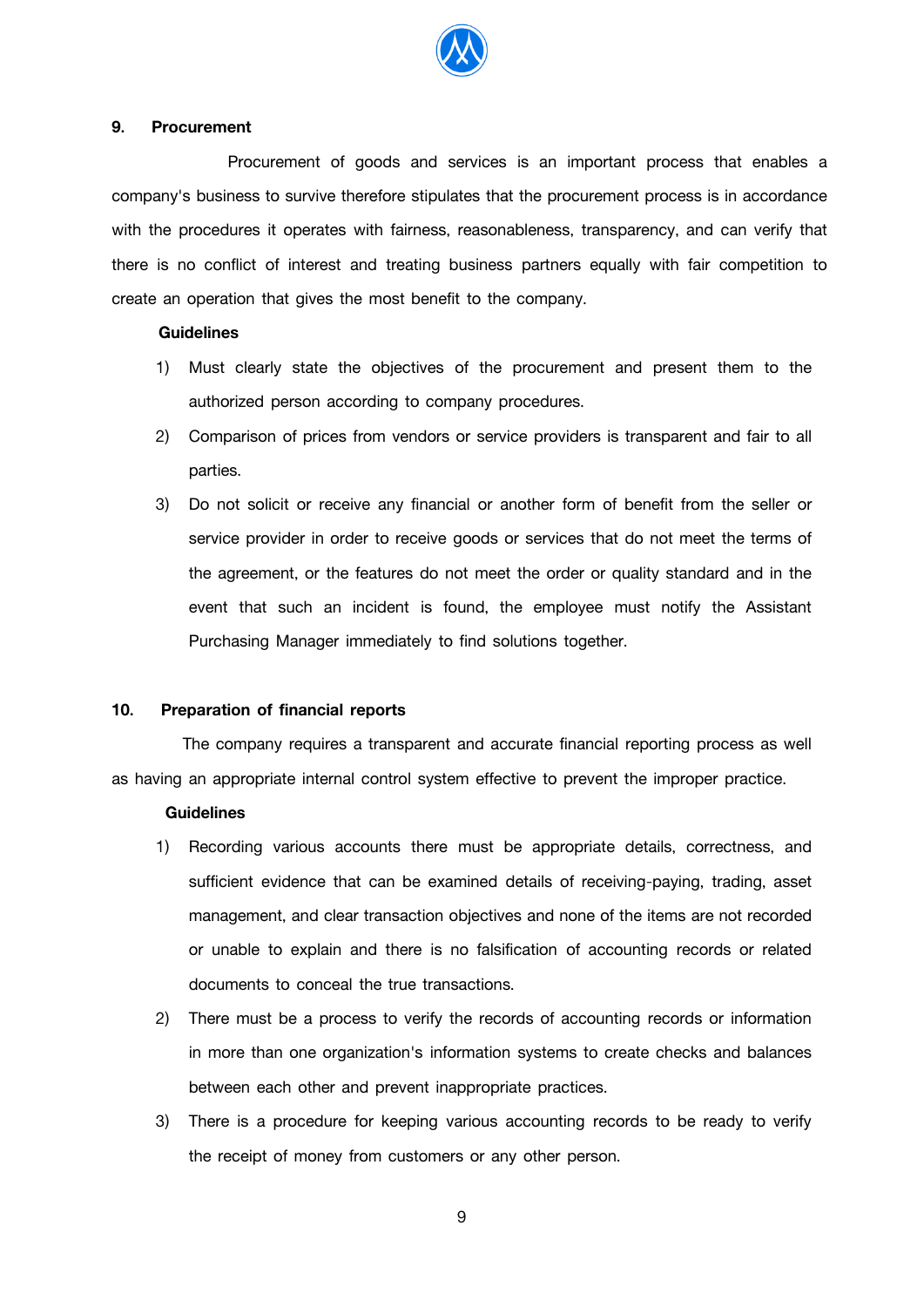

- (1) Must have a reasonable reason and must know the purpose of receiving money every time.
- (2) Must have issued a document of receipt of money as evidence to the payer every time and have complete supporting documents for accounting records in accordance with accounting principles.
- (3) If the receipt of money is unlawful or invalid for the Company's objectives to refuse to receive such money and notify the supervisors in the line of work to find ways to prevent and correct in cases where legal matters are concerned, consult with the Legal Department or the Company's Legal Counsel. to take appropriate action.
- (4) Ask for cooperation from payers to make payments via the bank's electronic system or pay by check by crossing only "A/C PAYEE" and crossing out "or holder" in case of cash payment, it must be deposited into the company's account completely within the next business day.
- (5) Prohibit the money paid to the Company by the payer to be deposited into the personal account of the employee or anyone other than the account of the Company's bank.
- (6) Not asking or demanding for money or any other benefits from the payer to delay receiving the company's money or causing damage to the company from not receiving the money or receiving incomplete or late payment.
- 4) Payments to creditors or any other person
	- (1) Must have reasonable grounds and must know the purpose of every payment.
	- (2) Must be approved by the authorized person according to the Company's procedures and must receive a valid proof of payment complete from the payee to use for accounting records.
	- (3) If an incorrect or inappropriate payment transaction is found notify supervisors in the line of work to find ways to prevent and correct it.
	- (4) Treat creditors or payees equally and without discrimination. The payment must be in accordance with the appropriate business conditions or agreed upon.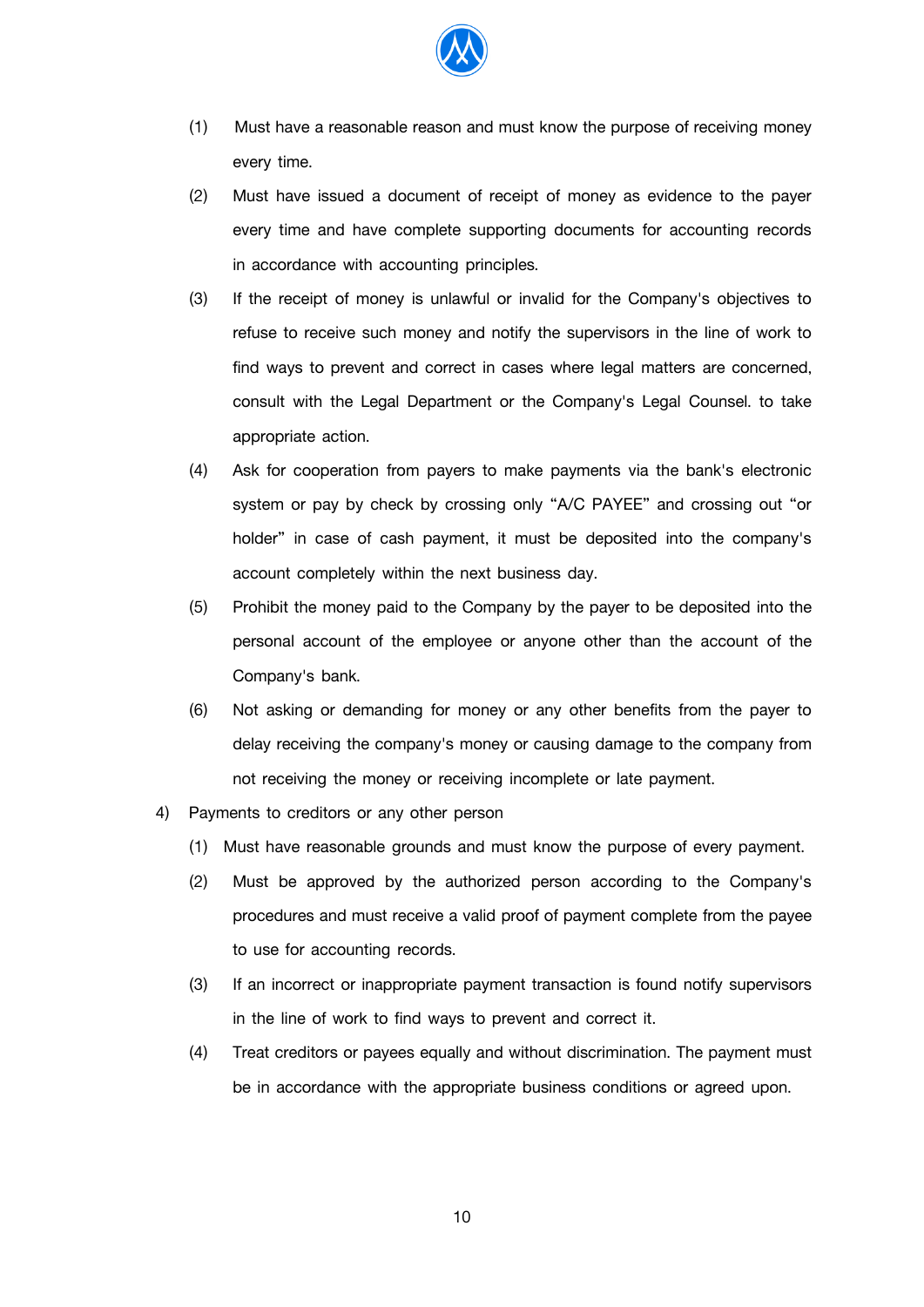

(5) Not asking for or asking for money or any other benefits to the creditor or payee to make the company damage due to overpayment or payment earlier than the specified conditions.

## **11. Recording and keeping data in the computer system**

- (1) Determining the responsibility of all users and data administrators in the computer system.
- (2) Having adequate and appropriate protection and backup measures to maintain the data in the computer system is always readily available.
- (3) Provide a security system for information in the computer system to prevent unauthorized access to information by those involved and can be traced back to the use.

## **12. Personnel management process**

 The anti-corruption policy covers personnel management processes from recruiting and selecting candidates, orientation, training, performance appraisal reward promotion, and the determination of penalties.

- 1) It is forbidden to request or claim any form of benefit or reward from applicants or people related to the application.
- 2) Have a basic knowledge test and/or check references to insure initially that the person who the company will consider accepting as employee have good behavior and attitude.
- 3) The Company will not demote, punish, or give negative consequences to employees who reject corruption even if that action will cause the company to lose business opportunities.
- 4) Directors, executives, and employees at all levels who commit corruption are considered violations of the company's rules and regulations, and employees are subject to disciplinary action and may face legal penalties in cases where such actions are unlawful.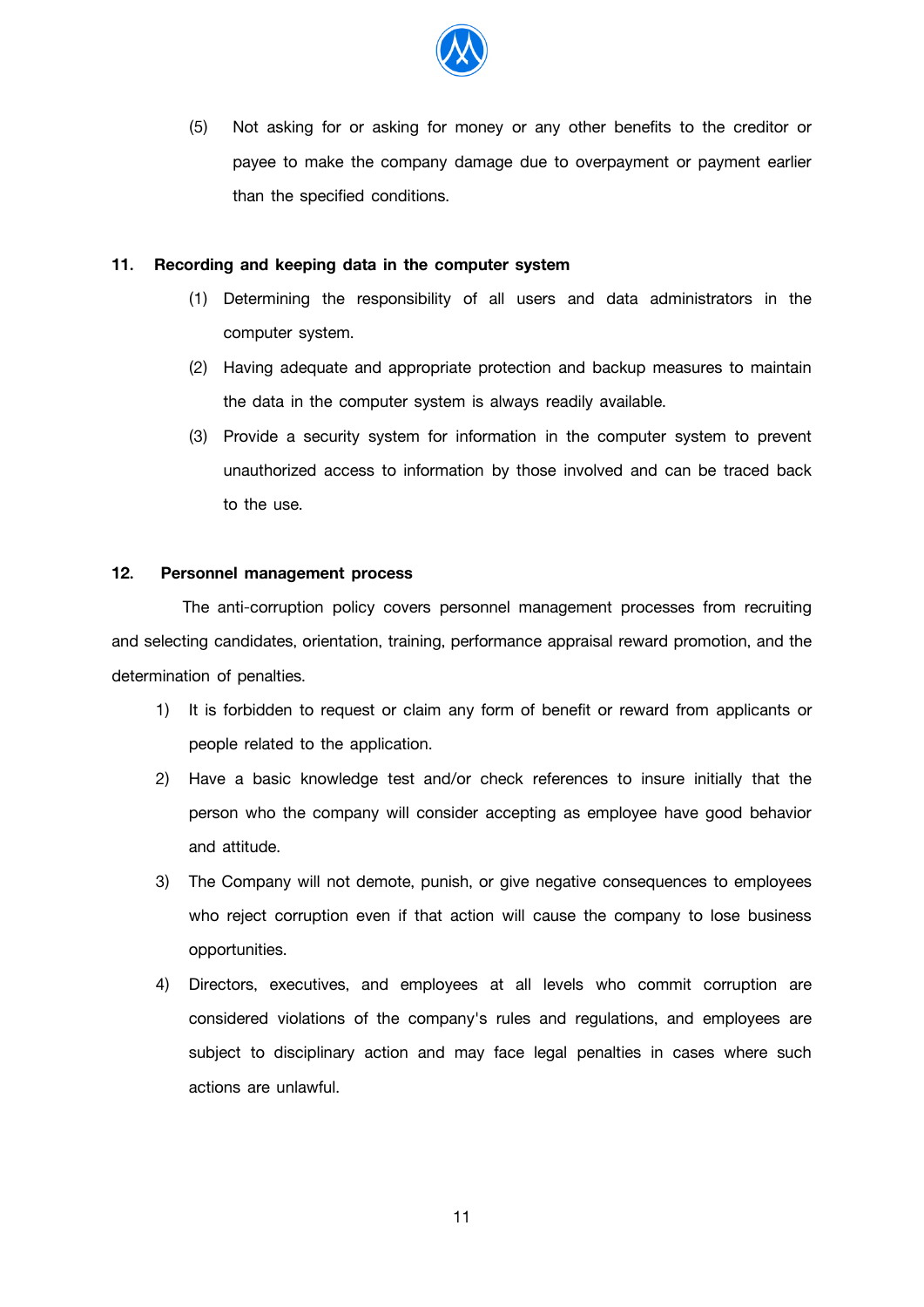

- 5) Employees of the company must not neglect or be indifferent when witnessing fraudulent acts related to the company by notifying the supervisors in the line of work or whistle-blowing channel and cooperate in providing information or facts in case of doubt, consult your supervisor or person in charge through various channels specified by the company.
- 6) The company provides fairness and protection to employees who report corruption related to the company by using measures to protect complainants or those who cooperate in providing information or facts appropriately.
- 7) Support and promote the education on anti-corruption to directors, executives, and employees thoroughly to promote honesty, integrity, and accountability in the performance of duties and responsibilities by conveying the commitment of the company that corruption is unacceptable and instilled into organizational culture.
- 8) Performance appraisal must be appropriate, transparent, and fair in accordance with the Company's procedures.

# **13. Internal communication policy of the Company, its subsidiaries, and other companies that the company has the power to control.**

 Communicate anti-corruption policies and guidelines to directors, executives, employees, subsidiaries, associated companies, and other companies that the company has control over persons involved in all aspects of a business person acting on behalf of the company, consultants, customers, business partners for implementation and disclose information to the public.

## **Guidelines**

## **1) Communication to Directors, Executives and Employees**

- (1) Public relations on an intranet or on the Company's public relations board.\
- (2) Orientation for directors, executives, and new employees.
- (3) Specify a statement indicating their acceptance of the anti-corruption policy good Corporate Governance Policy and the Company's business ethics in the labor contract for executives or new employees to sign for acknowledgment and strictly adhere to them.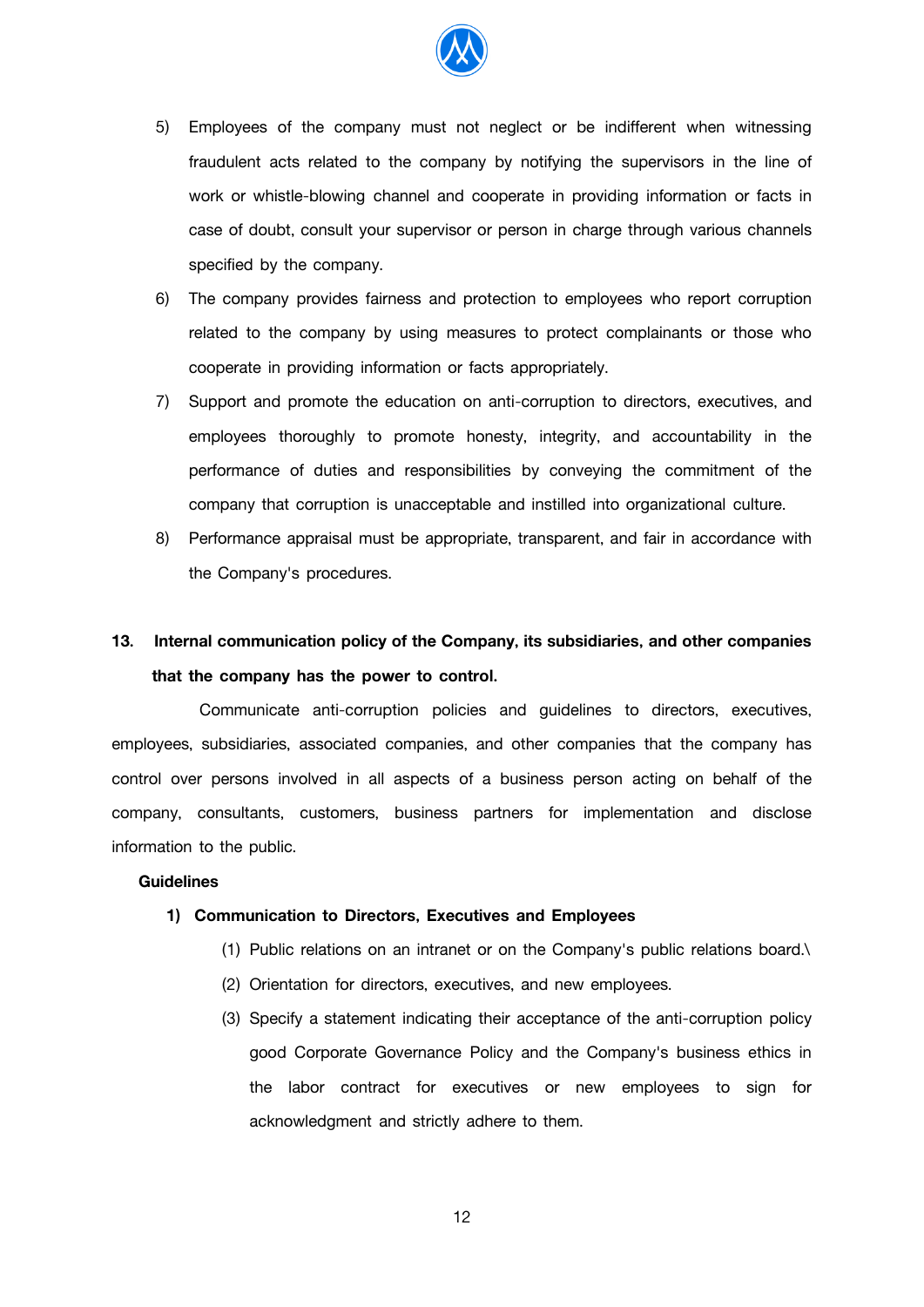

- (4) Provide training on anti-corruption to the Company's executives and employees.
- (5) Communicate through the monthly management meeting channels to know the results of operations, progress, or problems in the implementation of anti-corruption measures including discussing the best practices together.

# **2) Informing subsidiaries, associated companies and other companies that the company has control over.**

- (1) Submit policies and manuals for compliance with anti-corruption policies to subsidiaries, associated companies, and other companies that the Company has the power to control to publicize it for directors, executives, and employees to acknowledge.
- (2) Arrange for directors, executives, and employees of subsidiaries, associated companies, and other companies that the company has the power to control to regularly attend training courses on anti-corruption with the company.

# **3) Notifying customers, business partners and persons acting on behalf of the Company**

- (1) Prepare letters to deliver anti-corruption policies to customers and business partners.
- (2) Prepare information about anti-corruption policies as part of the terms of the contract between the companies with customers or partners or a person acting on behalf of the company both domestically and internationally.

## **4) Informing related parties in general.**

- (1) Public relations on the Company's website www.muangthaicap.com including disclosure by means or other appropriate communication channels.
- (2) Disclosure of information in the annual registration statement or annual report.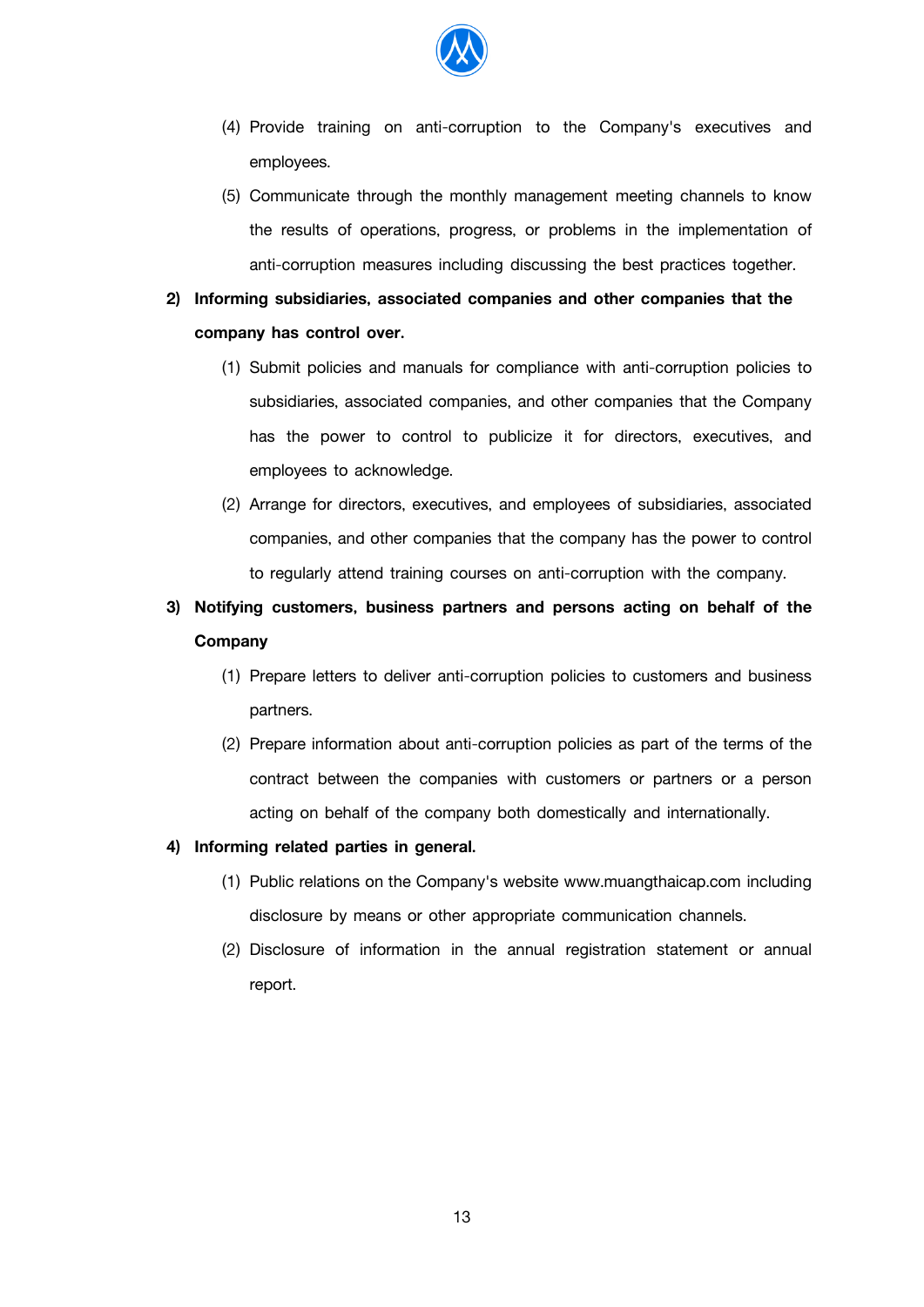

 The company provides a secure and accessible channel so that employees and related persons can seek advice on the implementation of the Anti-Corruption Policy and report any wrongdoing or complaints with the assurance that the reporters will receive appropriate protection. Including having a person to monitor and follow up on every matter that has been notified.

#### **14. Policy for receiving complaints and whistleblowing**

 The Company has set up channels for complaints or whistleblowing from illegal or unethical acts or anti-corruption policy or behaviors that may imply corruption or misconduct by individuals in the organization this means executives, employees and stakeholders including having a mechanism to protect information providers and attaches importance to keeping complaints confidential to reassure the complainants.

#### **1) Objectives**

- To encourage executives and employees to conduct business properly, transparent, fair, and accountable in accordance with the principles of good corporate governance and the Company's Code of Conduct the company expects everyone to report any violations or suspected to be contrary to such matter to the company in good faith the company will improve or proceeding to ensure accuracy, appropriateness, transparency, fairness and in accordance with securities laws and stock exchange of Thailand which also provides protection for those who provide good faith information to regulators This is the principle that the company has implemented.
- To ensure that the supervisor and the Company's Human Resources Department are responsible for and give advice as well as to monitor the behavior, behavior, and actions of employees to ensure they are correct and those who report such matters will be protected if they act in good faith.

#### **2) Complaint Measures and whistleblowing**

 The Company has provided channels for complaints and whistleblowing this covers from receiving complaints to the investigation of facts and summarizing, including the protection of the whistleblower and the person concerned to receive complaints or opinions or suggestions from stakeholders who are affected or are

14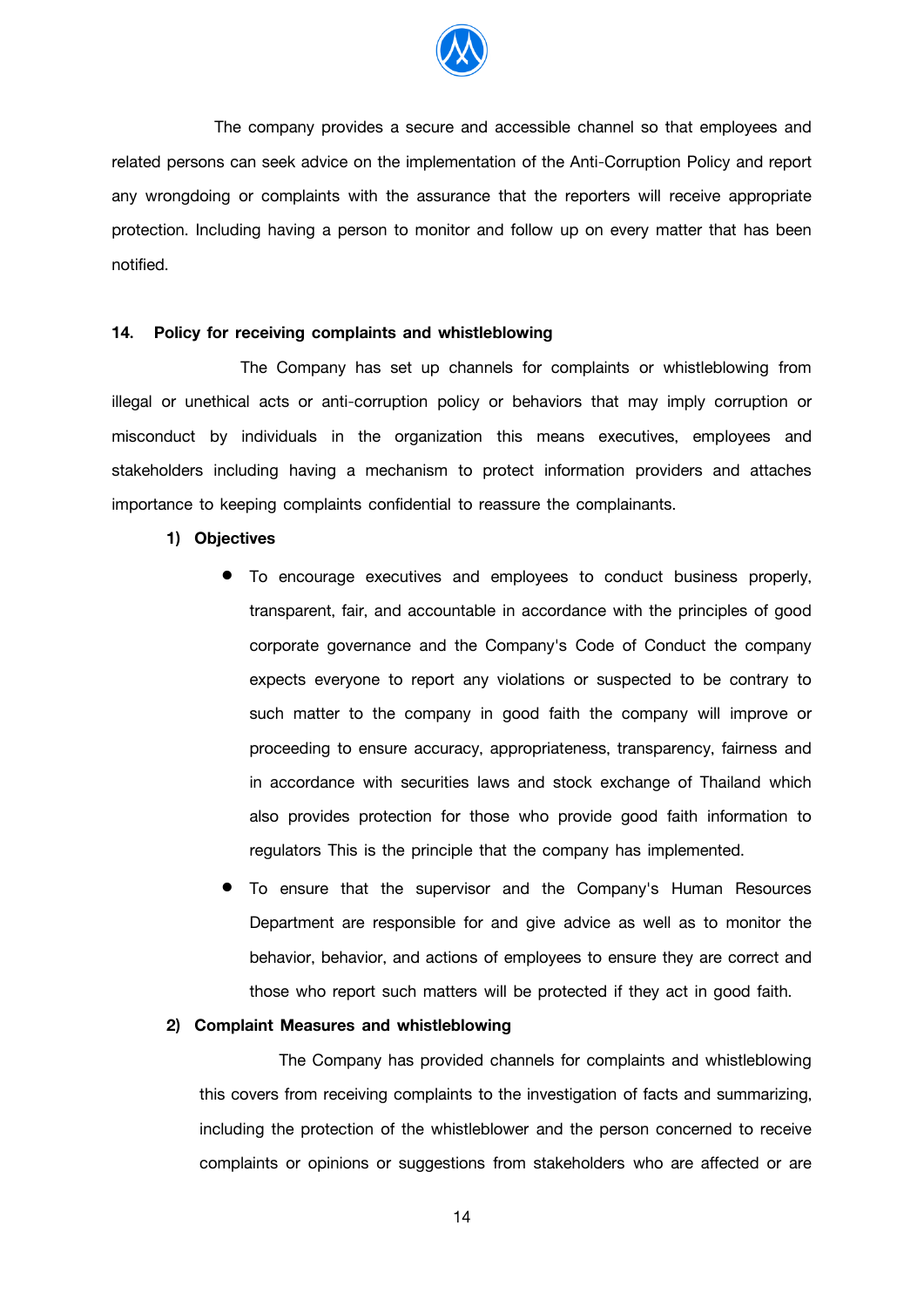

at risk of being affected by the Company's business or from the performance of the Executive Director and employees of the Company regarding illegal or unethical acts, including behavior that may imply corruption.

## **3) Scope of whistleblowing or complaints**

 If anyone has a clue about the wrongdoing which meets the conditions in the following matters:

- Unlawful actions Policy/Principles of Corporate Governance or business ethics.
- Behavior that may lead to corruption or misconduct to seek unlawful benefits for oneself and or others such as corruption embezzlement, fraud, etc.
- Violation of rules, regulations, and company regulations.
- Receiving unfairness in the performance of work or finding a defective internal control system of the company causing suspicion that it may be a channel for corruption or make it suspicious that it may be a channel for corruption or make the company lose benefit.

# **4) Channels for whistleblowing or complaints**

- Send an electronic letter (Email: [whistleblower@muangthaicap.com\)](mailto:whistleblower@muangthaicap.com)
- Send a letter sent by post, addressed in an envelope, and sent to Ms. Kongkaew Piamduaytham. Chairman of the Audit Committee, Muang Thai Capital Public Company Limited 332/1 Charansanitwong Road, Bang Phlad Subdistrict, Bang Phlad District, Bangkok 10700
- Telephone the Complaint Department at 081-751-1587

# **5) Consideration of clues or complaints**

- Information received by the company will be held a secret and the names of the whistleblowers we're not disclosed or public complaints without consent.
- Details of clues or complaints must be truthful, clear, or sufficient to ascertain the facts for further action.
- The response time to the complainant should not exceed 3 days after receiving the complaint.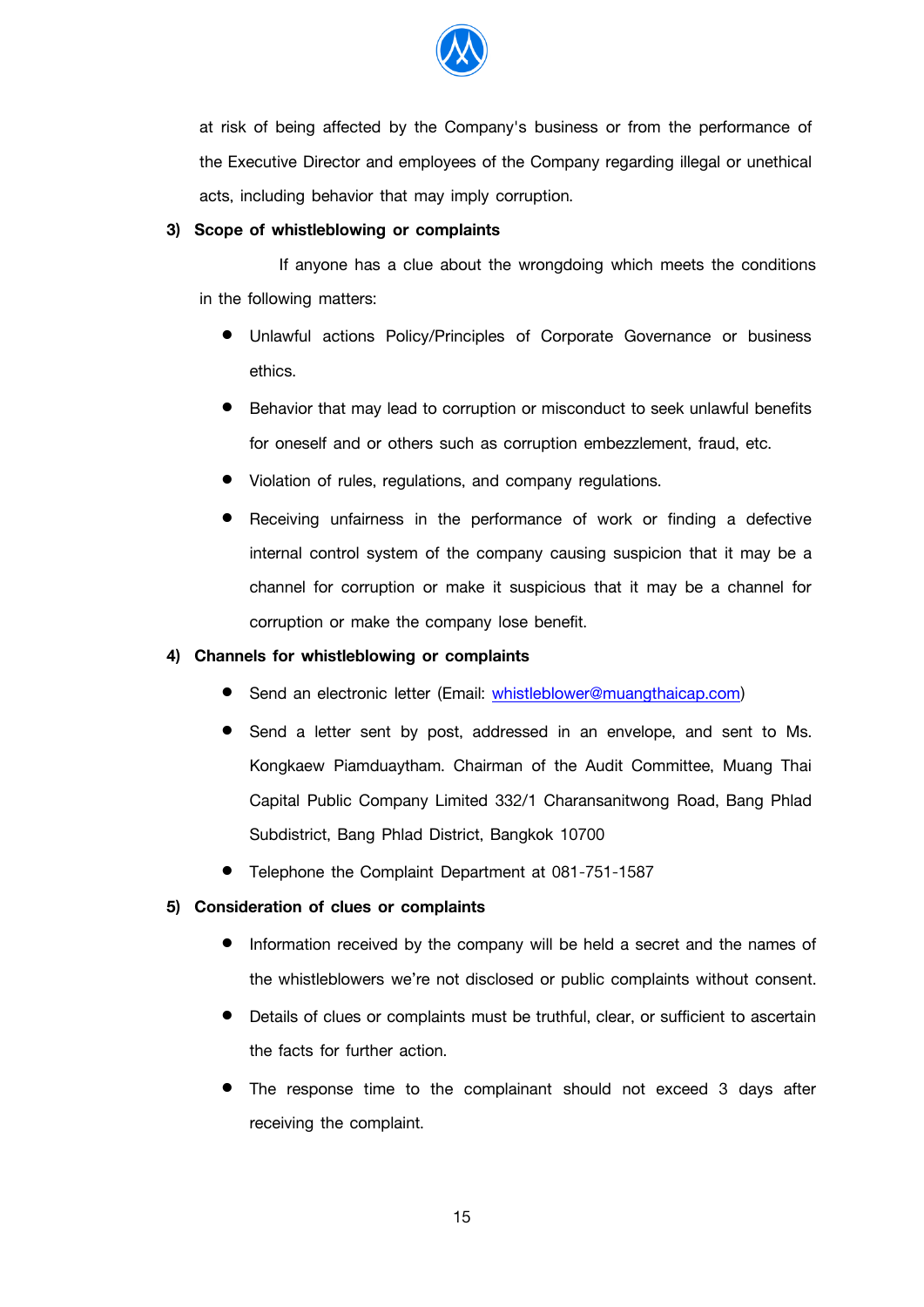

- Complaint processing time depends on the complexity of the matter document adequacy evidence received from the complainant including documentary evidence and explanation of the complainant, but no later than 30 business days or complaints will be entitled to protection whether it is an employee or a third party.
- Complaint recipient and those involved in the investigation process relevant information must be kept confidential and will be disclosed to the extent necessary considering the safety and damage of the complainant or those who cooperate in the investigation of facts or source of information or related persons.

#### **6) Measures to protect whistleblowers or complainants and confidentiality**

- The company will collect information and the identity of the whistleblower or the complainant.
- The Company will disclose information as necessary considering safety and the damage of the person reporting the source of information or the person concerned who has been damaged will be alleviated by an appropriate and fair process.
- The company will not act unfairly toward the whistleblower who appeals whether by changing job position, job description, workplace, suspending work, threatening, interfering with work, termination of employment or any other act that is unfair to the whistleblower or whistleblower or those who cooperate in the investigation of facts.
- In case of complaints or those who cooperate in the investigation can request the company to determine the appropriate protection measures or the company may impose protection measures by the complainant or those who cooperate in the investigation of facts without request if you see that it is prone to damage or insecurity.

#### **7) Process and procedures for complaints and whistleblowing**

 when witnessing an incident that has violated or does not comply with laws and regulations Principles and guidelines for anti-corruption policy guidelines and the policy of accepting, giving gifts or any other benefits including actions that may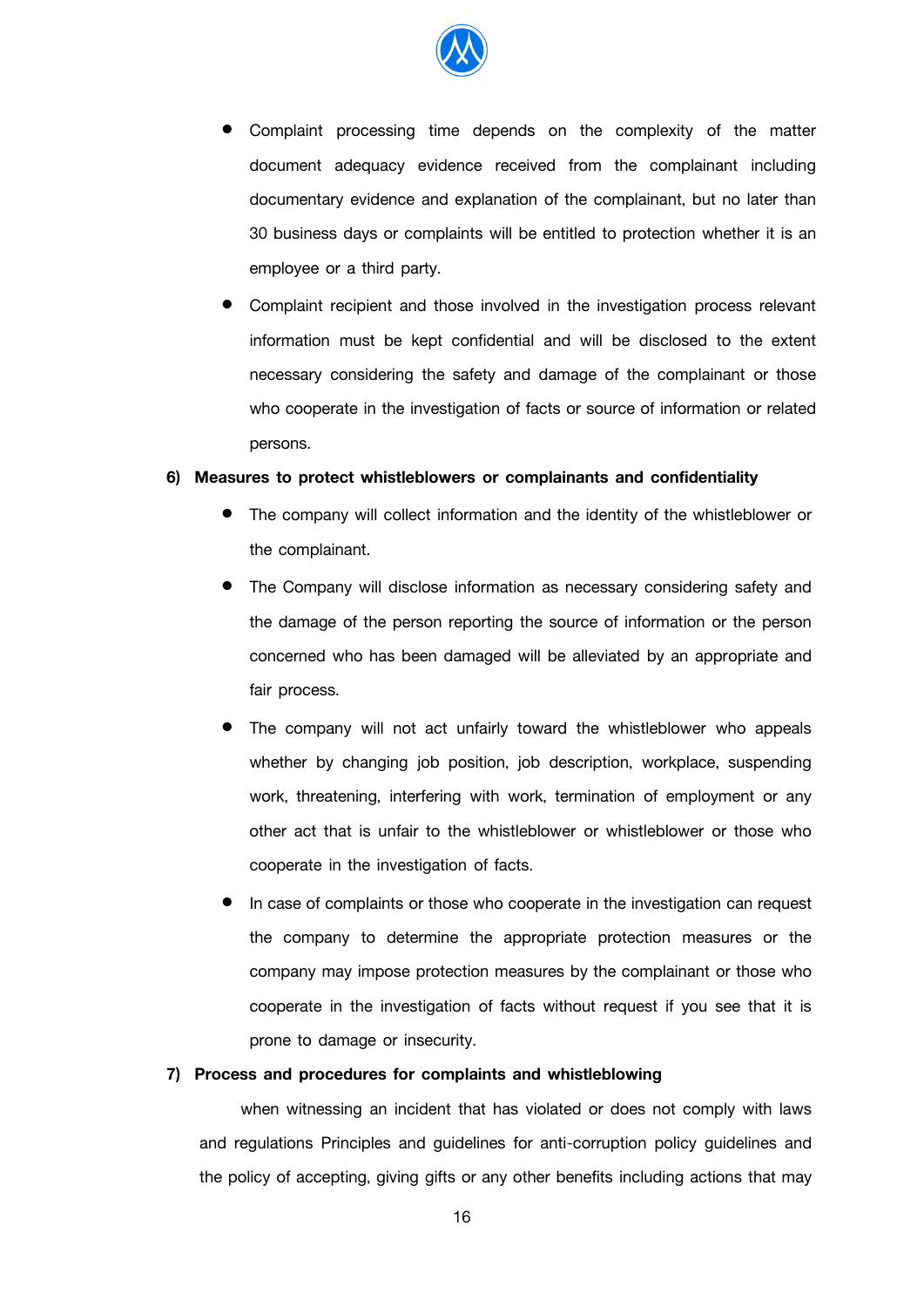

imply corruption of directors, executives, and employees of the Company Complainants can report the matter through channels for complaints and whistleblowing in the case of employees, if they see such incidents should inquire or consult with the supervisor first and if not sure or uncomfortable doing so able to report the matter through complaint channels and whistleblowing when the recipient receives the complaint and can consider taking appropriate action.

1) Registration and Submission

 The Assistant Audit Manager registers for complaints/whistles received from the Chairman of the Audit Committee/Audit Committee get notified including receiving corruption clues from internal audits of the company unless the Internal Audit Department is the person who has been complained to the chairman of the audit committee shall report the complaint directly to the chairman of the executive committee and set the date for notifying the progress of the complaint to the complainant as follows:

- Cases that seriously affect the reputation of the company to act as urgently as possible.
- In other cases, act as soon as possible Complaint Coordinator Record the information of the complainant as follows:
- Name of the complainant except were not identified.
- Date of complaint
- Name of person or incident complained
- Other relevant information
- When registering for complaints set the secret class according to the content of the story and proceed as follows:
- Send the complaint handler to investigate the facts. And order according to the authority
- Send a copy of the matter to the Human Resources Department for the initial acknowledgment to prepare for advice on disciplinary action or others.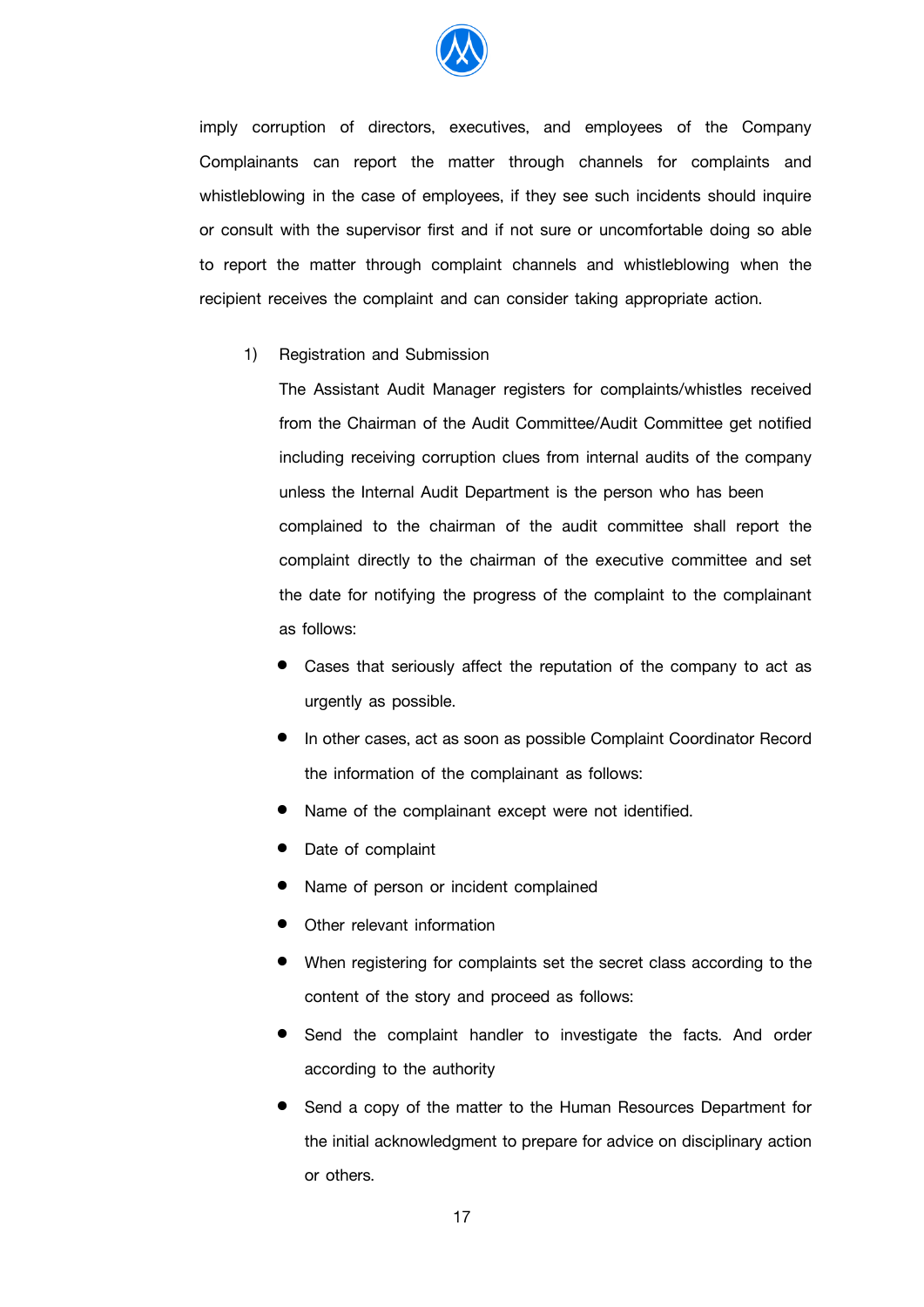

- Send a copy of the matter to the Chairman of the Executive Committee and the managing director knows about.
- 2) Chairman of the Audit Committee/Audit Committee Consider assigning the Chief Executive Officer to give orders or assign appropriate persons to investigate and investigate facts according to the level of confidentiality or according to the duties as follows:
	- Complain about unfairness from work or violation of rules articles of Association Assign the Human Resources Department to conduct investigations and investigations.
	- Report clues or find incidents from the investigation about the actions of employees at all levels that may commit corruption to assign the Internal Audit Manager to be directly responsible or other suitable persons.
	- In the case of complaints or whistleblowing of high-level executives the chairman of the audit committee/audit committee must be assigned to the management at the higher level or other appropriate persons the investigation and investigation of the facts must be carried out as follows:
		- 1. The designated person must set up an investigative team of at least 3 people, with representatives from the Human Resources Department branch affairs department in the line of direct responsibility and assistant manager of the audit department (or the Accounting and Finance Department) as appropriate for the matter to be considered everyone must have no stake in the complaint or clue.
		- 2. The investigation committee proceeds to find out the facts by collecting information and documentary evidence including investigating others involved or may ask other relevant agencies to contribute facts about the correct practice for the benefit of the conclusion by completing the work within 30 days, except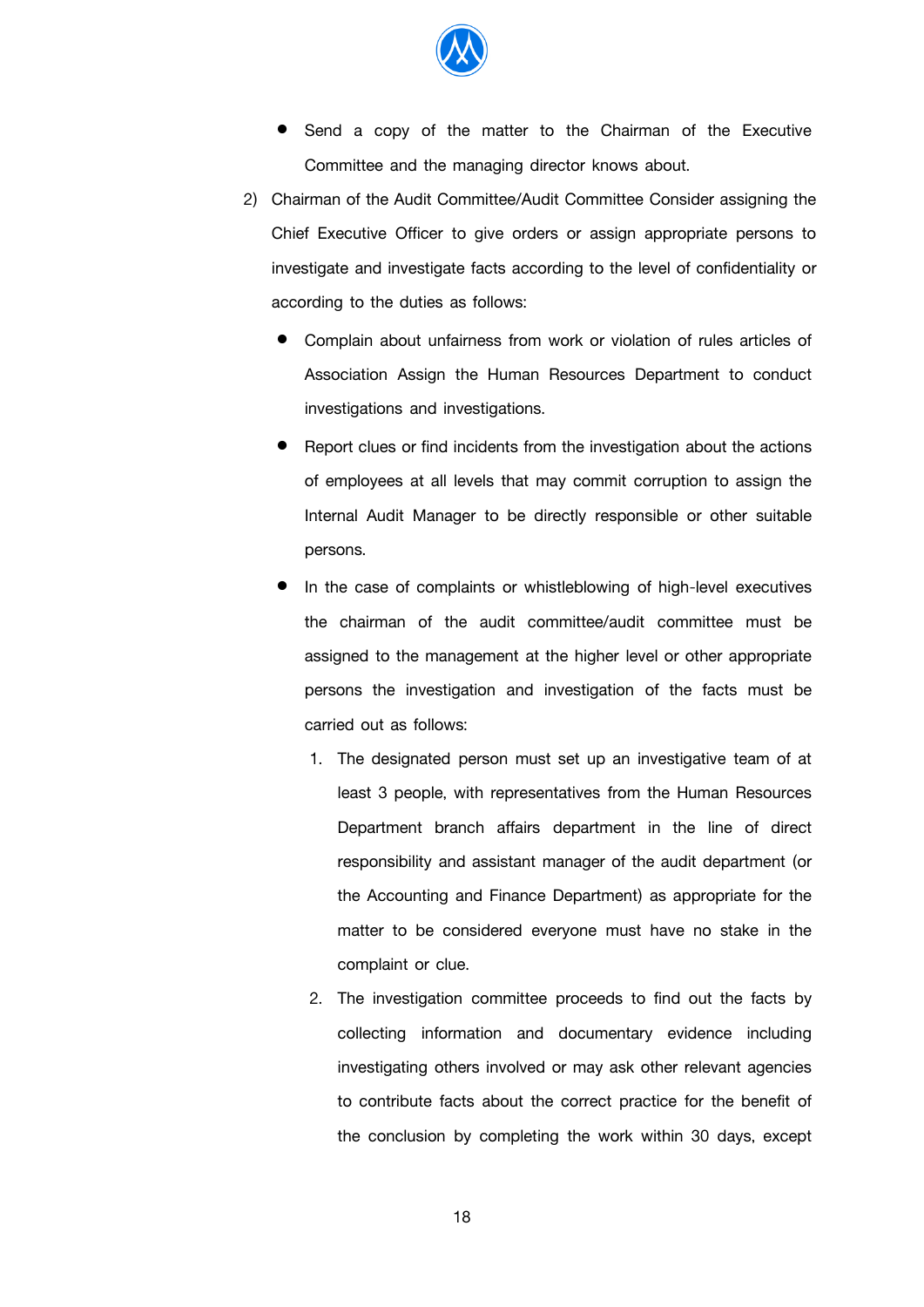

for the complexity need to find additional evidence and witnesses to complete the process within 60 days.

- 3. In the investigation process the investigative committee must act impartially and not disclose information to unrelated parties and must record the investigation and keep evidence, both documentary or electronic data, for at least 3 years or until the end of the legal period to ensure that the company there is enough evidence to be used in court.
- 4. The designated person must set up an investigative team of at least 3 people, with representatives from the Human Resources Department branch affairs department in the line of direct responsibility and assistant manager of the audit department (or the Accounting and Finance Department) as appropriate for the matter to be considered everyone must have no stake in the complaint or clue.
- 5. The investigation committee proceeds to find out the facts by collecting information and documentary evidence including investigating others involved or may ask other relevant agencies to contribute facts about the correct practice for the benefit of the conclusion by completing the work within 30 days, except for the complexity. need to find additional evidence and witnesses to complete the process within 60 days.
- 6. In the investigation process the investigative committee must act impartially and not disclose information to unrelated parties and must record the investigation and keep evidence, both documentary or electronic data, for at least 3 years or until the end of the legal period to ensure that the company there is enough evidence to be used in court.
- 3) Complaining or giving clues in bad faith

If it is found that the complaint or whistleblower is acting in bad faith or reporting that information is false due to intentional misrepresentation